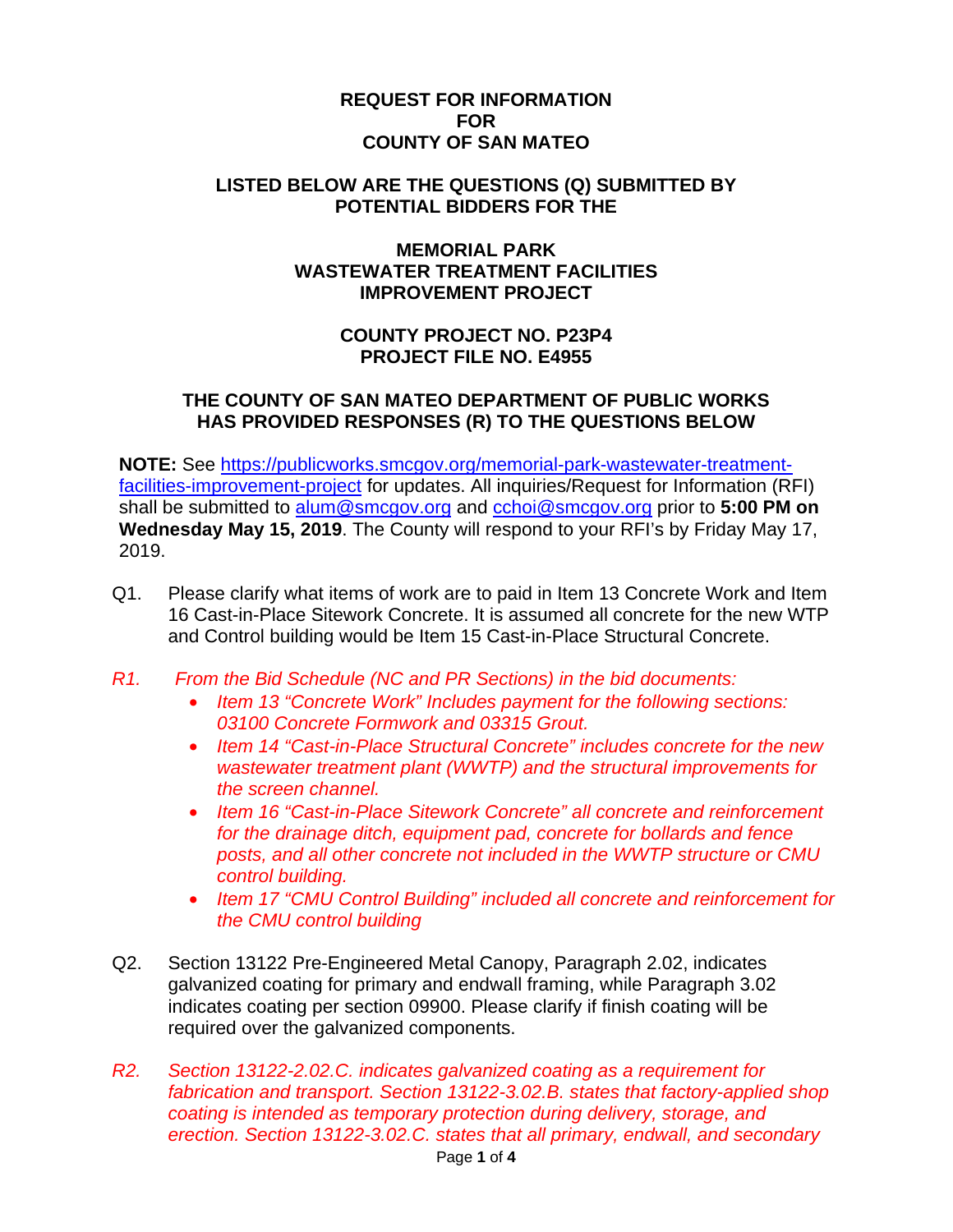*structural faming components shall be field sand blasted and coated per Section 09900 after erection.* 

Q3. Section 16208, Paragraph 2.01 indicates several manufacturers for the generator system or approved equal, however, plan note 5, sheet E02, indicates a Kohler generator with No Equal. Please clarify which generators will be acceptable.

### *R3. The generator shall be as specified in Note 5 on Drawing E02 with no equal.*

- Q4. Project drawing Sheet #7 (C04) shows trees outlined with different symbols. There is no legend to explain what the various symbols indicate. What do the different symbols mean and can clarification be added in order to indicate what actions bidders are to account for in our bid pricing with these trees?
- *R4. The symbols (squares around the trees) represent tree protection fencing. Addendum No. 1 will be issued by May 15, 2019 to address this concern. Bid Item for "Tree Protection" will be included in Addendum No. 1.*
- Q5. Drawing Sheet #39 shows the layout of the buttresses which support the canopy. The details for the buttresses are referenced to sheet #41, for both the four buttresses along the sides and the corner buttresses, however as shown on Sheet #39 they are quite different. The detail on sheet #41 does not represent the corner buttresses. Where are the details for the two corner buttresses with dimensions, depth, width, etc… shown?
- *R5. Addendum No. 1 will be issued by May 15, 2019 to address this concern. Please see revised Sheet S101(rev) included in Addendum No. 1.*
- Q6. The roof trusses for the Control building are not shown or described in the spec. Sheet #43 shows a truss without description and on that same sheet there is a reference to the Plan view in Detail 1 – but the plan view on sheet #42 does not show and trusses. We are contractors and not routinely engaged in design of timber trusses, spec section 06190 provides no useful information. Can we get a design of the required truss such that we can contact our suppliers and communicate to them what is required for these trusses?
- *R6. The roof truss for the CMU control building specified in section 06190 is a prefabricated wood truss. We do not expect the contractor to build their own truss, but to get one from a supplier that makes them per the specifications. The pitch of the roof for the control building is 4V:12H as stated on Sheet A202. The roof size, including overhang, is shown on Sheet A201.*
- Q7. In the spec's 1.08 states: roof panels to be Kynar coated BOTH sides. This is not standard in the industry. The top would be Kynar the bottom would be a "wash coat".
- *R7. We believe this is referring to Section 13122.1.06 Warranties. Please disregard the Kynar coating as it is not used.*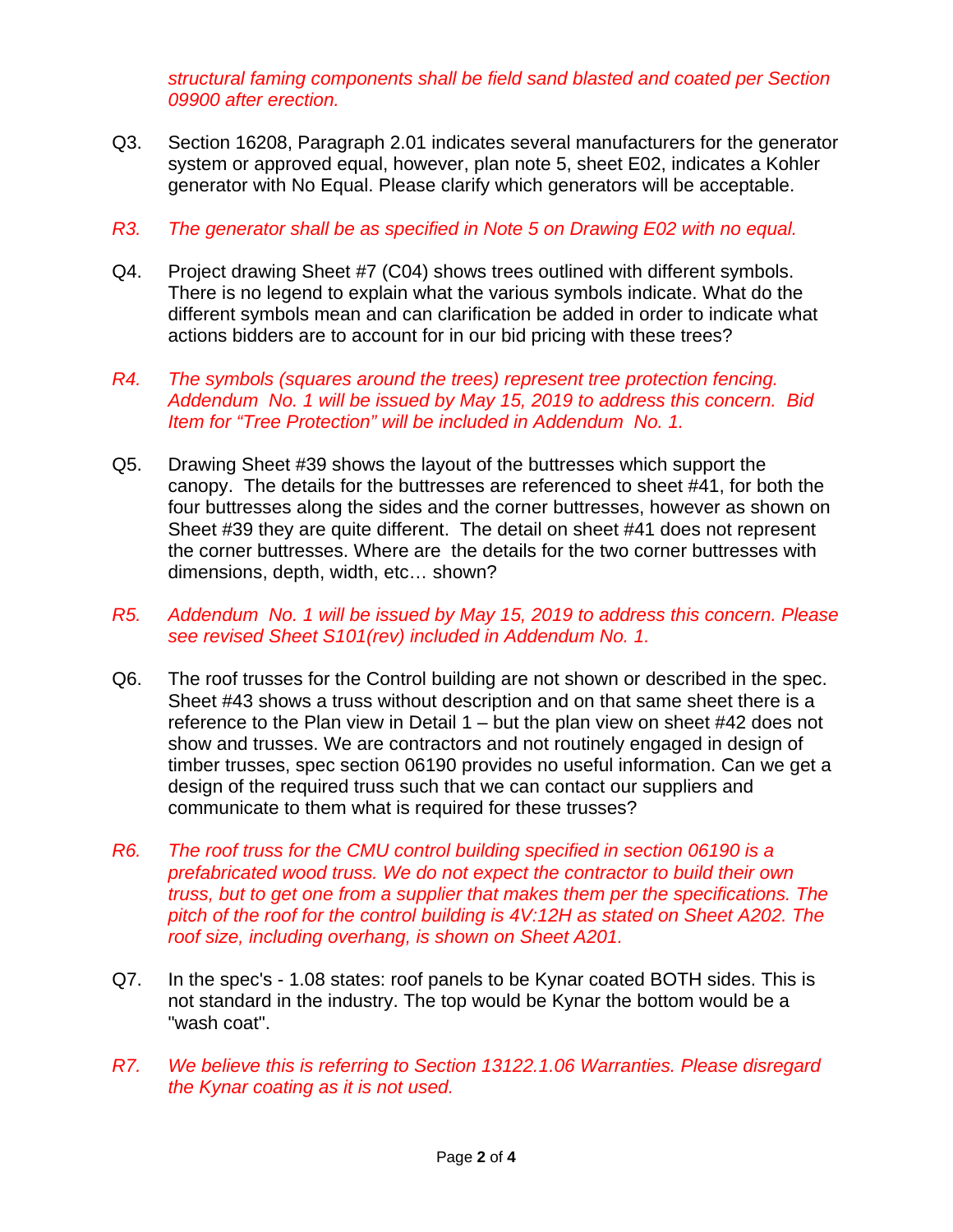- Q8. Spec 2.05 Finish states roof panels, wall panels to be coated with Star (MBCI) Signature 200. This is a silcone/polyester system NOT Kynar. Also, plan sheet A101 - States translucent panels, earthen color, not a painted panel as stated in 1.08. Please clarify panel type and coating system.
- *R8. We believe this is referring to Section 13122.2.04. Wall paneling should not be part of this section. Yes, they will be translucent, earthen color, not painted. This Section relates to roof paneling finish.*
- Q9. Lastly the roof pitch is normally stated 1:12, 2:12, 3:12 etc they state 2:1?? Please confirm/clarify the required roof pitch.
- *R9. The roof pitch is 6V:12H.*
- Q10. Drawing E100 shows various equipment that will require conduit be installed. Is the design intent to install the majority of the conduits as PVC conduits embedded in the top slab of the concrete deck? Or is the intent to install all conduit exposed / overhead on the canopy structure? How should we bid this work?
- *R10. The design intent is to install majority of the conduits exposed and as specified in Section 16110. Conduit type shall be as specified in Section 16110, 1.01. Use of PVC conduits embedded in the top slab of the concrete deck is allowed, if the Contractor chooses this type of installation at Contractor's discretion, however, there shall not be any additional cost to the Owner.*
- Q11. Most of the equipment shown on Drawing E100 that requires conduit does not have conduit sizing shown. Please provide conduit sizes.
- *R11. Unless otherwise stated on the drawings, all conduits shall be ¾" per NEC conduit fill requirements.*
- Q12. Drawing M402, Section A, indicates installation of an air unit and mixer, however, we could not find any specification information for this work. Please provide additional information on the unit required.
- *R12. Addendum No. 1 will be issued by May 15, 2019 to address this concern. See Section 11519, "Air Powered Mixers" included in Addendum No. 1 for additional information.*
- Q13. Bid Item #29 is to account for the FRP Tank Covers, which is listed as a Lump Sum bid item. On Drawing sheet #18 there are two covers shown., the other pits appear to remain uncovered. Are these two covers the only FRP covers required for this bid?
- *R13. The sections of the WWTP that are covered are cast-in-place concrete. Please refer to sheets 25, 26, and 28 (Drawing M401, M402, and M404) for the location of the FRP covers. The FRP covers will cover the new wet well and screen channel.*